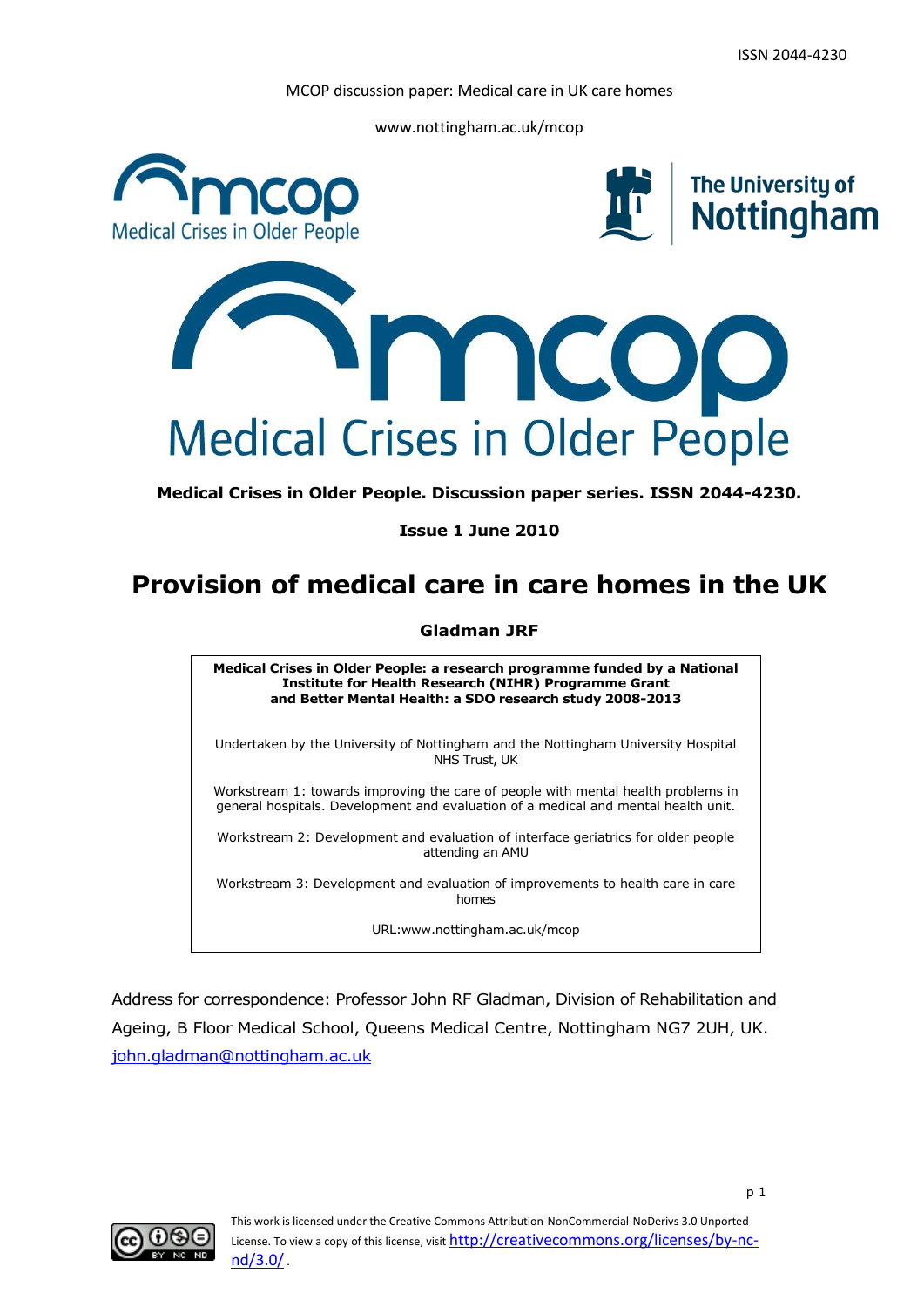www.nottingham.ac.uk/mcop





# **Provision of medical care in care homes in the UK**

#### **Summary**

- Within the normal contractual arrangements for General Practitioners in the UK, it is difficult for residents of care homes to have ideal access to their GP, at least in urban areas, because each practice can only provide this ideal service in the minority of homes where the majority of the residents are registered with them.
- GPs can, however, achieve high quality prescribing, particularly with close working with pharmacists, but do not have the time to fulfil necessary but complex roles such as end of life care.
- A likely necessary condition for high quality GP care is for each care home to have a weekly visit from a local GP who looks after all the residents. A preferred practice arrangement is likely to be required, but patient choice is cited as a reason against it.
- The role of the care home manager in the delivery of health care to the residents of care homes is significant. These social care practitioners make important health care decisions including end of life decisions. Where managerial arrangements are weak in a care home, it follows that health care will be poor. Health authorities do not have direct jurisdiction over care home staff, being mainly employed through the private sector.
- High quality health care is more than good GP support for a good care home manager. Providing good health care requires improving GP cover and ensuring high standards of management within care homes, but also access to a range of other health provision. Access to these services only though a GP, when GP cover is poor, has drawbacks. Access to these services by means that by-passes the GP also has drawbacks.

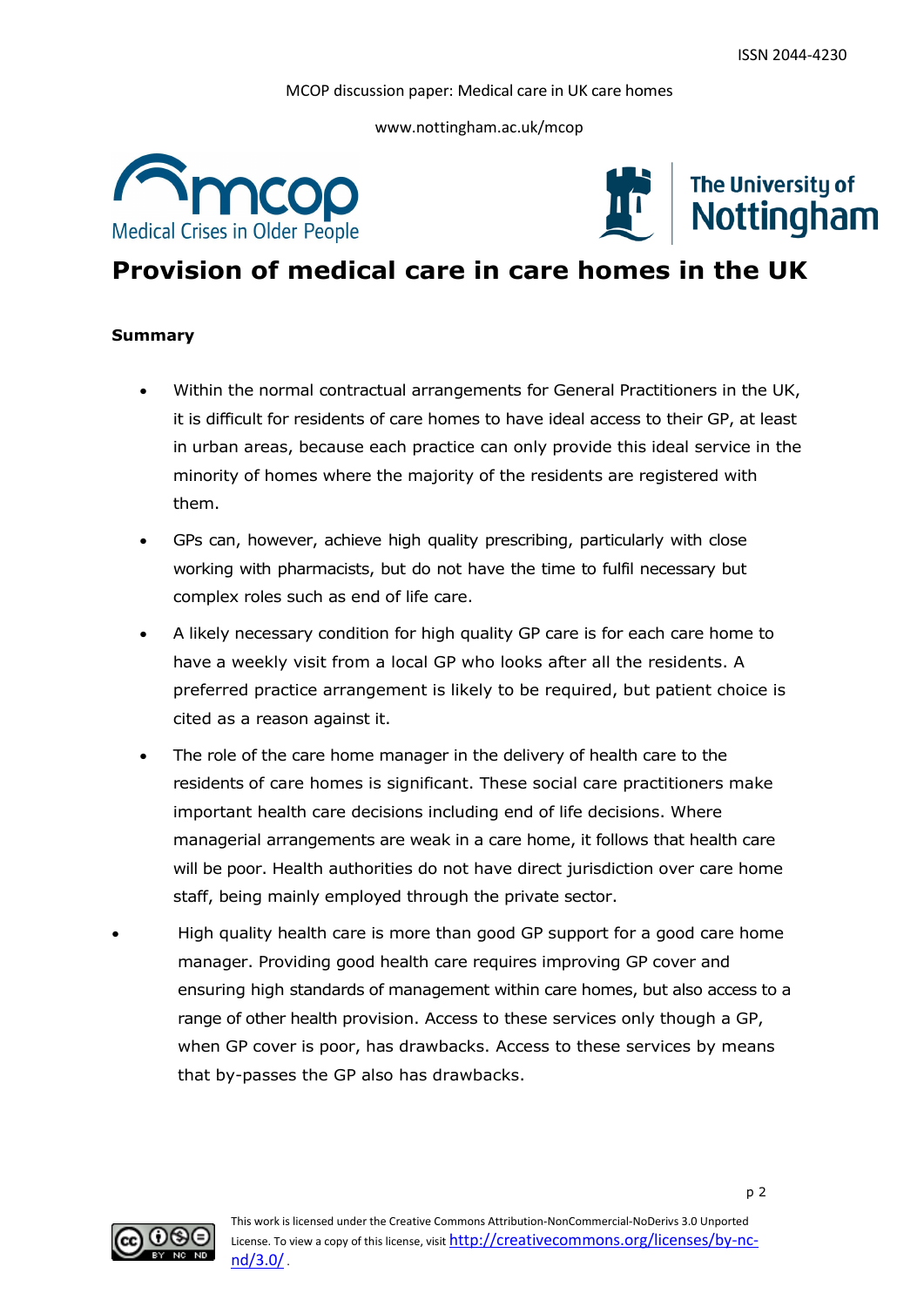www.nottingham.ac.uk/mcop





#### **Introduction**

The overall aim of the Medical Crises in Older People care home workstream was to improve the quality of health care to care home residents. The research objectives were to develop, implement and evaluate a better way to detect and respond to worsening health in care home residents and to reduce hospital admissions.

The care home workstream initially comprised the following research elements:

- A cohort study of a representative sample of care home residents, to describe their health, changes in their health, and their health resource use
- Literature reviews of guidelines and protocols for health problems in care homes, and of the RCT evidence on interventions in the care home setting
- An interview study of a variety of staff involved in the health care of residents of care homes
- An evaluation of a structured, proactive, individualised monitoring and response process in care homes.

This research was undertaken in Nottingham and Nottinghamshire. One of the tasks of the workstream was ensure that the research was embedded into clinical practice. This was for important practical reasons:

- Any clinical research requires the willing and constructive assistance of those involved. Clinicians need to see the purpose of the research and how it might help them deliver better care
- Pragmatic clinical research wishes to test interventions in naturalistic settings, so that the findings can easily generalise to ordinary practice.
- The success of this particular intervention will require an effective response of the whole health care system: there will be no point detecting changes in residents' health if no effective response ensures. This research not only needed to embed itself in clinical practice, but to help optimise it.

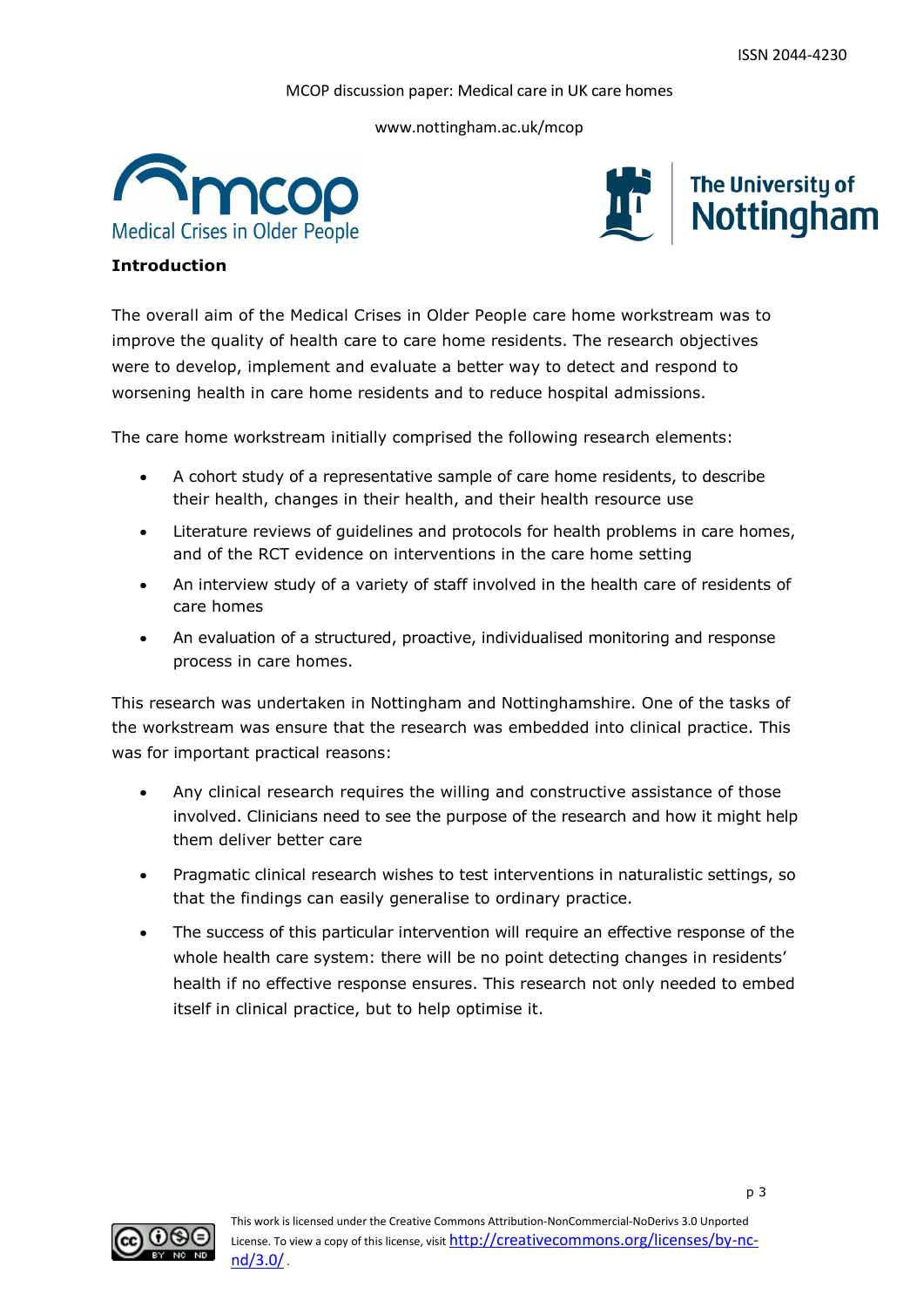www.nottingham.ac.uk/mcop





# The University of<br>Nottingham

This report describes and reflects upon the primary medical care context in which this research took place: the care home sector, in Nottingham, UK, in 2009. The report is written using the structure of a scientific research paper (introduction, methods, results and discussion). However, the points made in the discussion are drawn from a variety of sources, not only the particular activities describe in the methods and the results section, as this is intended to be a personal commentary paper. Since this report is necessarily personally informed, I should first provide some details of my background and hence provide readers of the report with an appreciation of the perspective from which I come. As well as being a clinical academic, I have been working as a consultant community geriatrician since June 2004, a role I developed and piloted. I see patients at GPs request, and support community matrons and intermediate care services. I also see most care home patients referred to me, from whatever route, in their care home rather than in my hospital clinic. I lecture to undergraduate medical students about institutional long term care. I have undertaken many assessments of geriatricians in training in the UK. I have been active in the British Geriatrics Society in a number of roles related to health policy, clinical research and clinical practice in the care homes. I came to this research project with this background, largely agreeing with Black and Bowman's views that health care for care homes in the UK remains fragmented and the response to it idiosyncratic<sup>1</sup>. I must admit that I have little day to day experience of life or day to day medical care in care homes, and it was recognition that this limitation might reduce the success of the Medical Crises Care Home workstream that spurred me to undertake the clinical development activities described in this report.

#### **Methods**

The clinical developmental activities I undertook included visits to three local GP surgeries to discuss the matter of providing medical care to care homes with the GPs. These were three large and highly regarded teaching practices. I asked them about their patients in care homes and how they arranged their medical cover. I asked to see, as a clinician and subject to clinical governance, the records of their patients in local care homes. I then reviewed these records and provided a report back to each practice of my

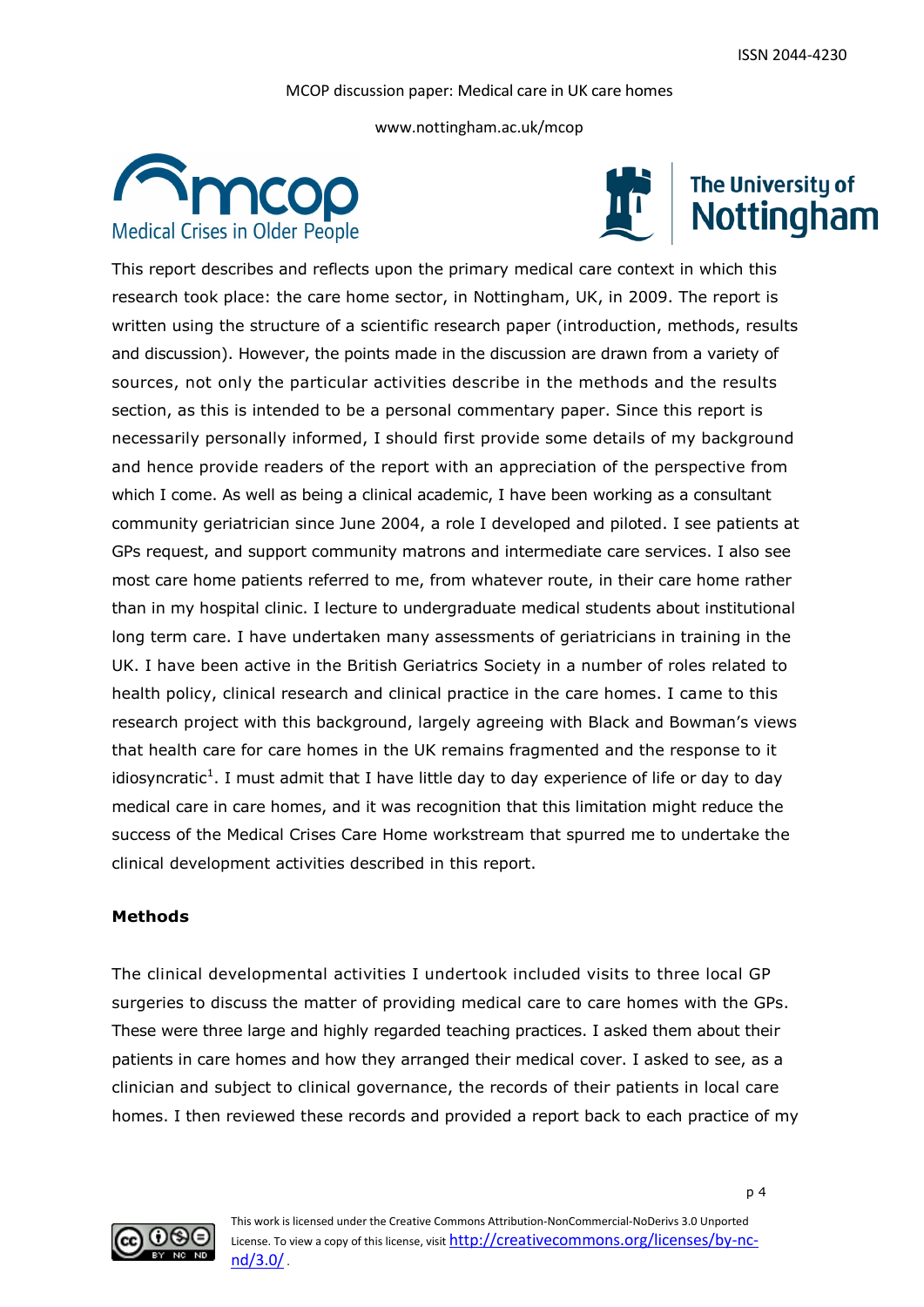www.nottingham.ac.uk/mcop





views. The report included clinical questions and queries, and offered further more face to face clinical action if wished – in fact this led to discussions with the care home managers. In effect this amounted to a quality assurance exercise (rather than research), wherein a pro-active clinical review by a consultant geriatrician of their care home patients was made. In this report I describe what happened and draw from the discussions I had and the reflections drawn from the clinical review process.

These practices were chosen because they were known to me through existing clinical and research contacts, as I hoped to use our pre-existing relationship to elicit honest and constructive views. I reasoned that these might be pilot sites for the implementation of our trial intervention in due course, and that it would be easiest to do this working with colleagues with whom a satisfactory relationship already existed. I presumed that what I observed in these practices might not be representative of smaller or non-teaching practices. I offered to pay the GPs for any additional costs incurred in any of the above work, but none requested any.

#### **Results**

#### *Practice 1*

The first GP practice I visited was a teaching practice with eight partners and other salaried doctors in a mixed class urban area of Nottingham. A search of the Care Quality Commission (CQC) website<sup>2</sup> revealed 17 care homes within 1 mile of the surgery (10 care homes without nursing and 7 with nursing). The partners had no formal list of the care home residents under their care, although they could generate one from their registers easily if a need arose: clearly no need to do so had yet arisen. They recognised most of the 17 homes from my CQC search, and felt they probably had one or two patients in most of them. They recognised three homes where they felt they had about half the residents. They had decided as a practice that one partner would visit one of these three each week. No enhanced contract or external pressure required them to do so, although they were aware in principle that there was a slight uplift in the capitation

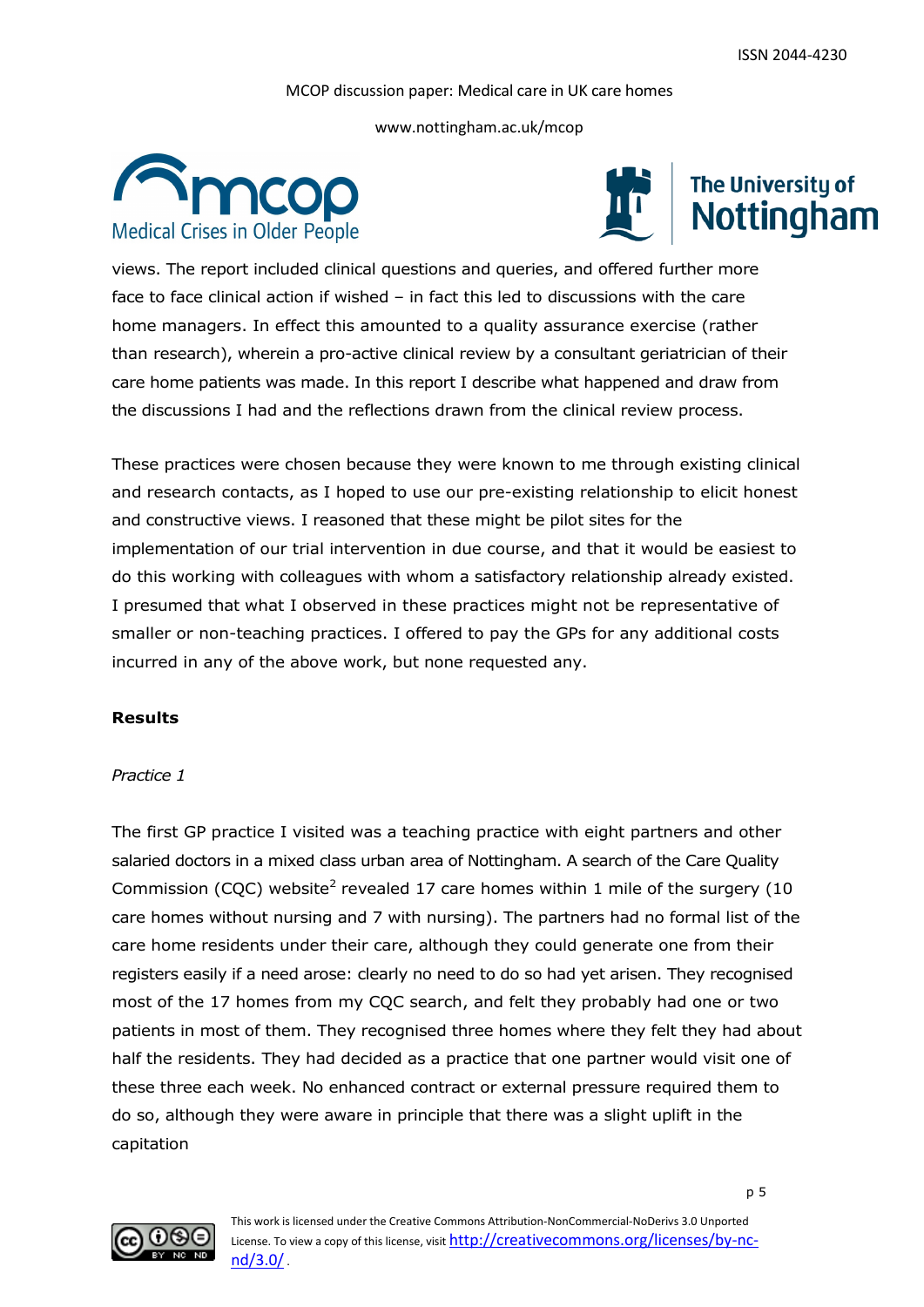www.nottingham.ac.uk/mcop





fees received by the practice based on the number of nursing home residents (a complex calculation is made based on a number of population demographics to adjust the fees paid under the General Medical Services (GMS) contract to GPs, amounting to an extra payment of some £17 per nursing home resident per quarter). The GPs had previously considered the merits of their way of working. They did not feel that it had stopped requests for urgent visits on other working days, and were not even certain if it reduced this demand. They simply reasoned that this is what GPs need to do in fulfilling their duties as GPs. They saw these visits not as a means to provide pro-active or anticipatory care, but primarily as an efficient means of dealing with several home visits at one time

- in other words, efficiency. On reflection they appreciated that in building a relationship with care home staff, this in itself was helpful and they had received reports from homes comparing this arrangement favourably to those practices that did not visit its residents regularly. When asked if they would consider routine visits to other care with fewer residents under their care, they replied that this would be too time consuming (i.e. inefficient), given their other commitments.

Other than these visits, there were no specific policies or procedures in the practice for their care home population. They had regular medication reviews like other people, irrespective of residential status. No specific process for initial or annual assessment was in place.

During discussions, the GP partners were keen to make two points. One was that there was some concern about the co-involvement of health care services provided directly by local Primary Care Trust. [In the UK, Primary Care Trusts (PCT) are organisations that are responsible for the provision of health services for a defined geographical area, such as the city of Nottingham. Much of the primary care in a PCT is in fact delivered by health centres run by partnerships of General Practitioners, and 20 or more such health centres are to be found in each PCT. Some community health services, such as continence advisory services, are provided directly by the PCT and not by individual health centres.] An example was cited of partners receiving requests from various PCT employed clinical specialists to change medications (such as laxatives, prescribe a

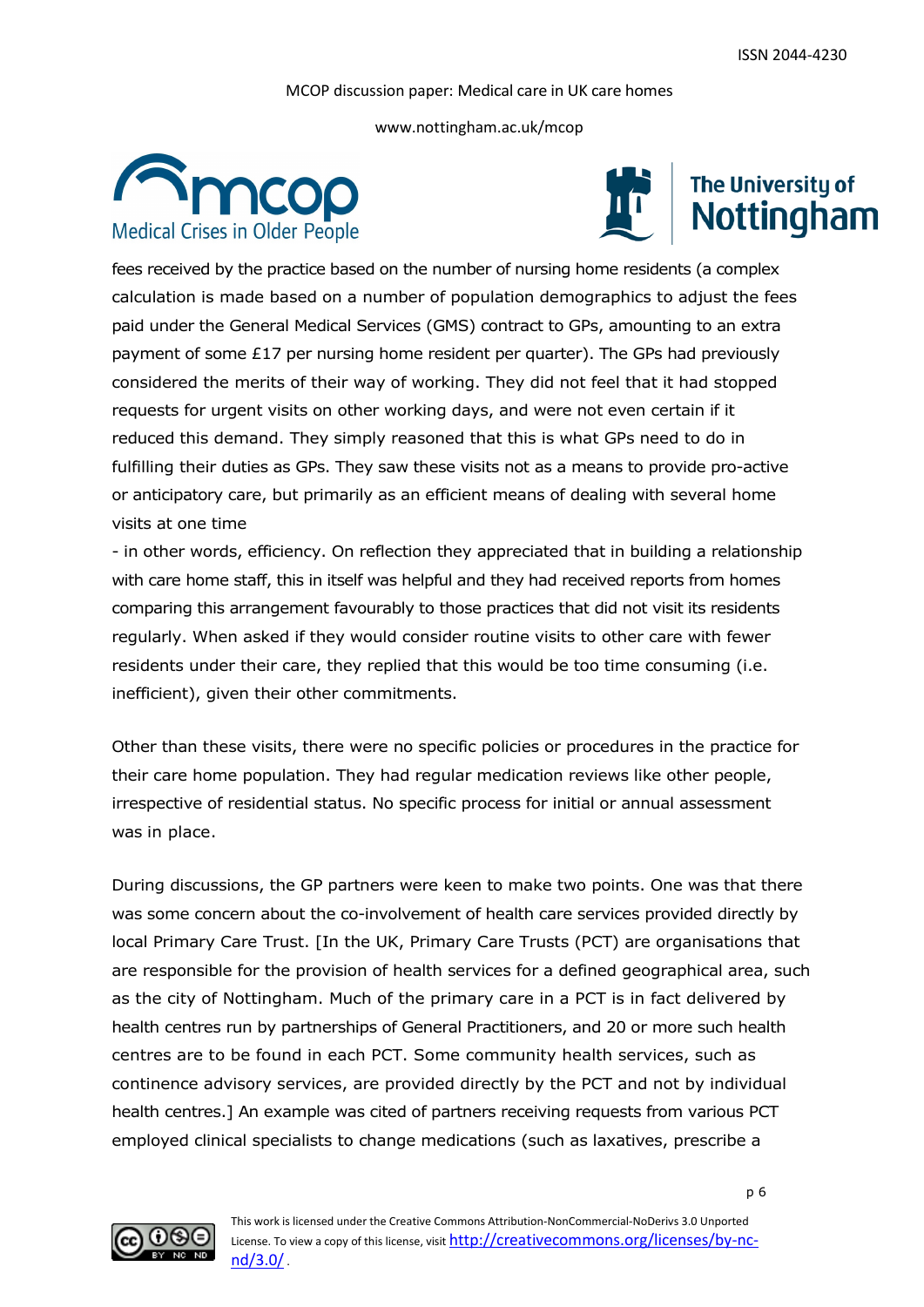www.nottingham.ac.uk/mcop





variety of nutritional supplements or vaginal oestrogens), without discussion with the GP involved, in some cases reversing decisions explicitly made by the GP or considered by the GP to be unwise. A similar issue was when GPs were asked to sign end of life documentation to authorise it, when they had not been involved in the discussions that had led up to it. These had been done by a specialist nurse from the PCT or member of the care home staff and GPs were understandably reluctant to apply their signature in such cases. The problem here arose from having two or more lines of responsibility, not linked to each other, both potentially making decisions.

The second point made was that the GPs were well aware of the things that they were not able to do, which they felt would be most appropriately performed by a GP: lack of time was the main issue. The example cited was end of life care planning. Since most residents have cognitive impairment, particularly those in whom end of life planning is warranted and likely to be of most help, according to the Mental Capacity Act 2005 $^3$ , any such discussion require an assessment of capacity and then the use of the best interests process, which itself involves consulting family and friends. This is not compatible with usual practice where GPs visit care homes between surgeries to deal with a number of minor health queries. It would require an input perhaps an order of magnitude greater than is currently possible, even in this diligent practice.

I reviewed the practice print outs of the residents of one (residential) care home looked after by one partner. Seventeen records were reviewed. The main variables I considered were the diagnoses, the current and previously prescribed drugs and the details of recent clinical contacts. As this was not done on a research basis, I did not abstract summary data, but commented on each case in turn. However I can summarise my findings are follows:

- I would estimate that the average number of clinical contacts was around six per patient in the last six months, and that around 1/3 of the residents had had an emergency admission in the last 6 months
- This GP kept very explicit notes and these demonstrated very good practice including attention to symptom control such as pain, judicious and informed use

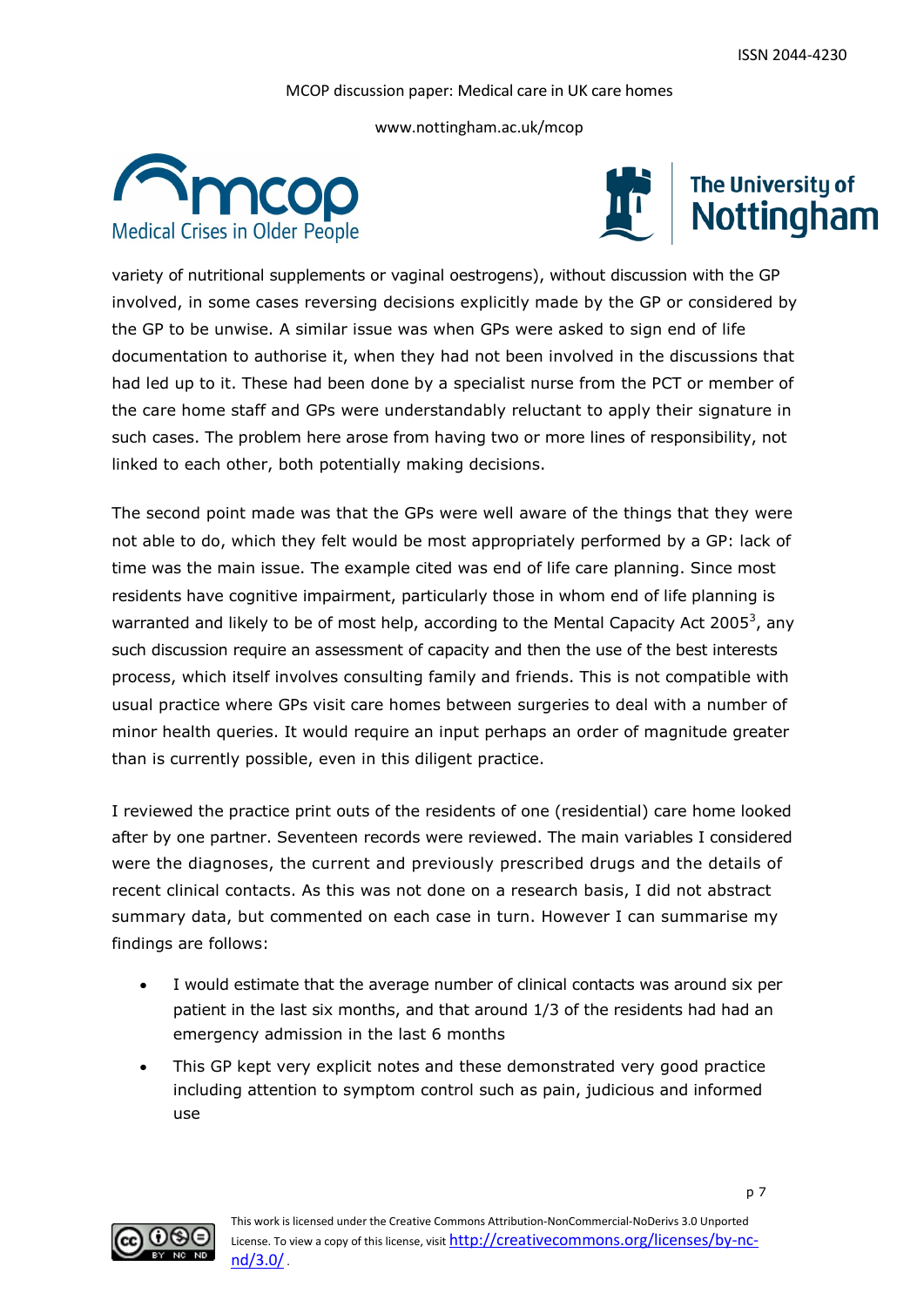www.nottingham.ac.uk/mcop





of psychotropic drugs, advice on non-pharmacological options for symptom and behaviour control, assessments of capacity, recognition of issues of confidentiality when consulting proxies, and well-justified specialist medical referrals

- The skilled nature of the clinical process was also revealed by the prescribing patterns. For example, most patients were taking a small number of simple drugs. However, they also had a long list of previously prescribed, potentially hazardous, drugs that had been stopped.
- As expected, there was little evidence of end of life care planning
- The large number of calls to the GP reflected a groundswell of relatively minor issues – transient symptoms, rashes, and the like, many of which might did not require any specific medical input

On my return visit to the practice I was pleased to be able to report these positive findings. The partner herself, with genuine modesty, did not think that this performance was anything other than good practice that she would expect of any GP. She did not particularly see herself as having specialised in this aspect of care. Rather than going to see any patients of concern arising from this review of their notes, I asked to be introduced to the manager of the home, with the intention of exploring a little further how minor symptoms were dealt with and what made them consult the GP.

I met the manager of the care at the care home (Care Home 1). It was a 41-bedded care home without nursing, and part of a small chain of homes run by the Methodist church<sup>4</sup>. The manager had over twenty many years in the care profession, having started by being a care assistant and gradually rising in responsibility, with a career break for children, to her current position. First, she confirmed that she felt that the medical care provided by Practice 1 was of very high quality indeed, and without prompting provide several anecdotes of one or other of the partners "going the extra

mile" to provide high quality care. She would direct new residents towards this practice if they had to move GP anyway.

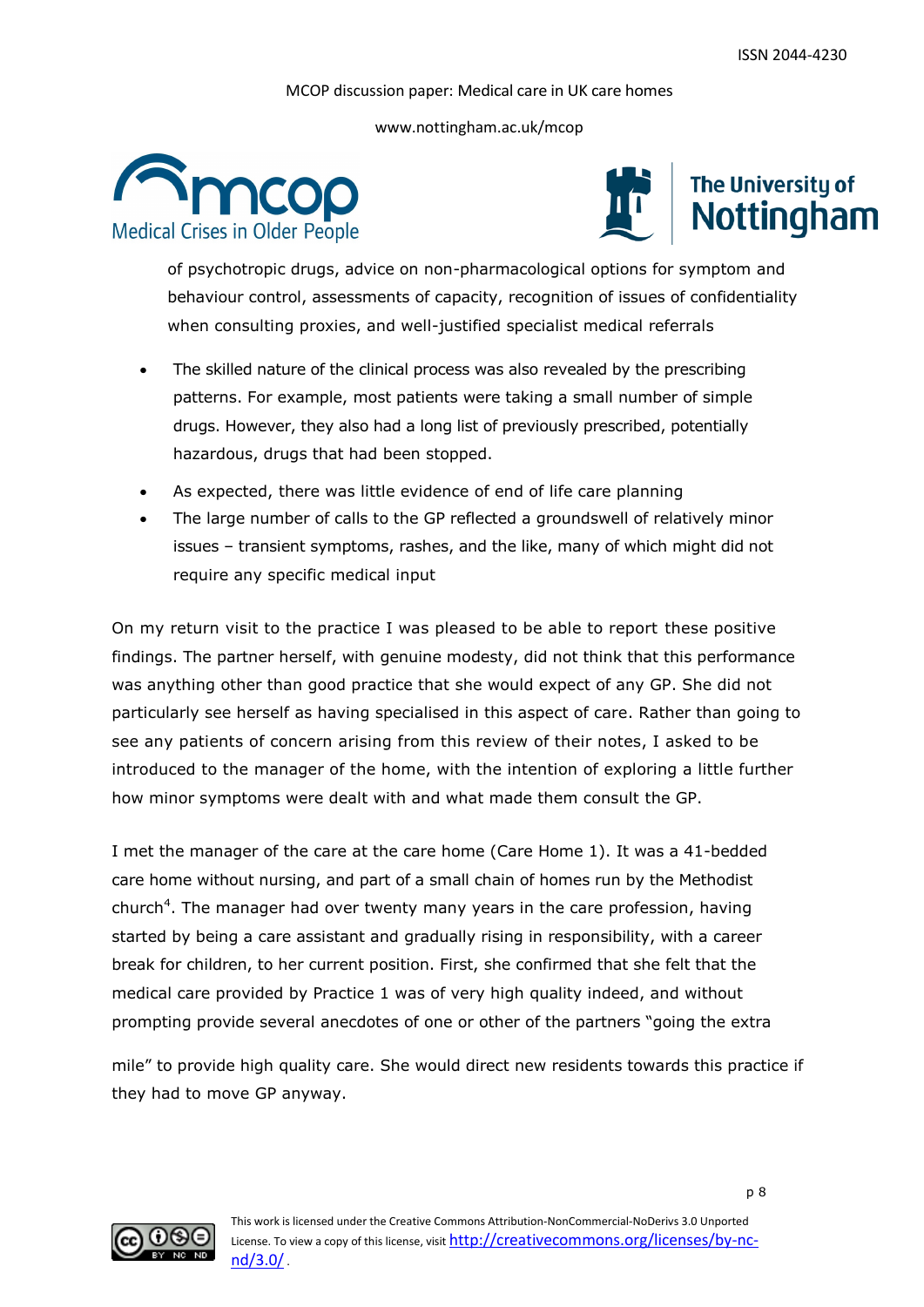www.nottingham.ac.uk/mcop





# The University of Nottingham

She stated that Care Home 1 had residents from 7 different practices. I asked if she thought it would be helpful if there was one practice per care home. This arrangement is sometimes referred to as a "preferred practice" policy and is actively promoted by some PCTs. To my surprise, rather than express an unequivocal "yes", she was concerned that such an arrangement might lead to a care home being forced to have a GP that was not the one she preferred, or for residents to have their choices similarly limited – she believed that some residents are very attached to their GPs, having known them as their family doctor. She preferred to respect her residents' wishes to choose their own GPs even if they did not visit regularly or made it inconvenient for her, assuming that it was part of her job to be able to negotiate the system on behalf of her residents. Although reluctant to say so, she implied that there are some local GP practices that she would not wish to have instead of Practice 1, and hence some perceived variation in practice.

I asked about her understanding of health services other than GPs for her residents. I asked her if she felt health care services were fragmented and haphazard (citing multiple GPs to one home, multiple homes for one practice, some services available directly, others via GP referral). She agreed that the system was complex, but also argued that it gave her flexibility. For example, for a resident who is losing weight, she could refer to a dietician directly if it seemed to be a simple matter, but if she was concerned about an underlying medical issue, she would refer to the GP first. In this discussion I became aware that although she has no formal health care qualification or health care professional background, she had enormous informal health care expertise, a point remarked upon by Bowman and Bowman<sup>5</sup>. It also became clear that her role was critical for care home residents who, unlike most community dwelling older people, were not able to make decisions autonomously or to have a close family member to act on their behalf. In almost every resident, the manager played some role in indentifying a health care need, discussing preferences with the resident, discussing it where permitted or required with family members if they existed, and then liaising with health care services. To do this required skilled staff, a functional managerial system of recording staff's findings and communication with them, and the exercise of judgment (such as

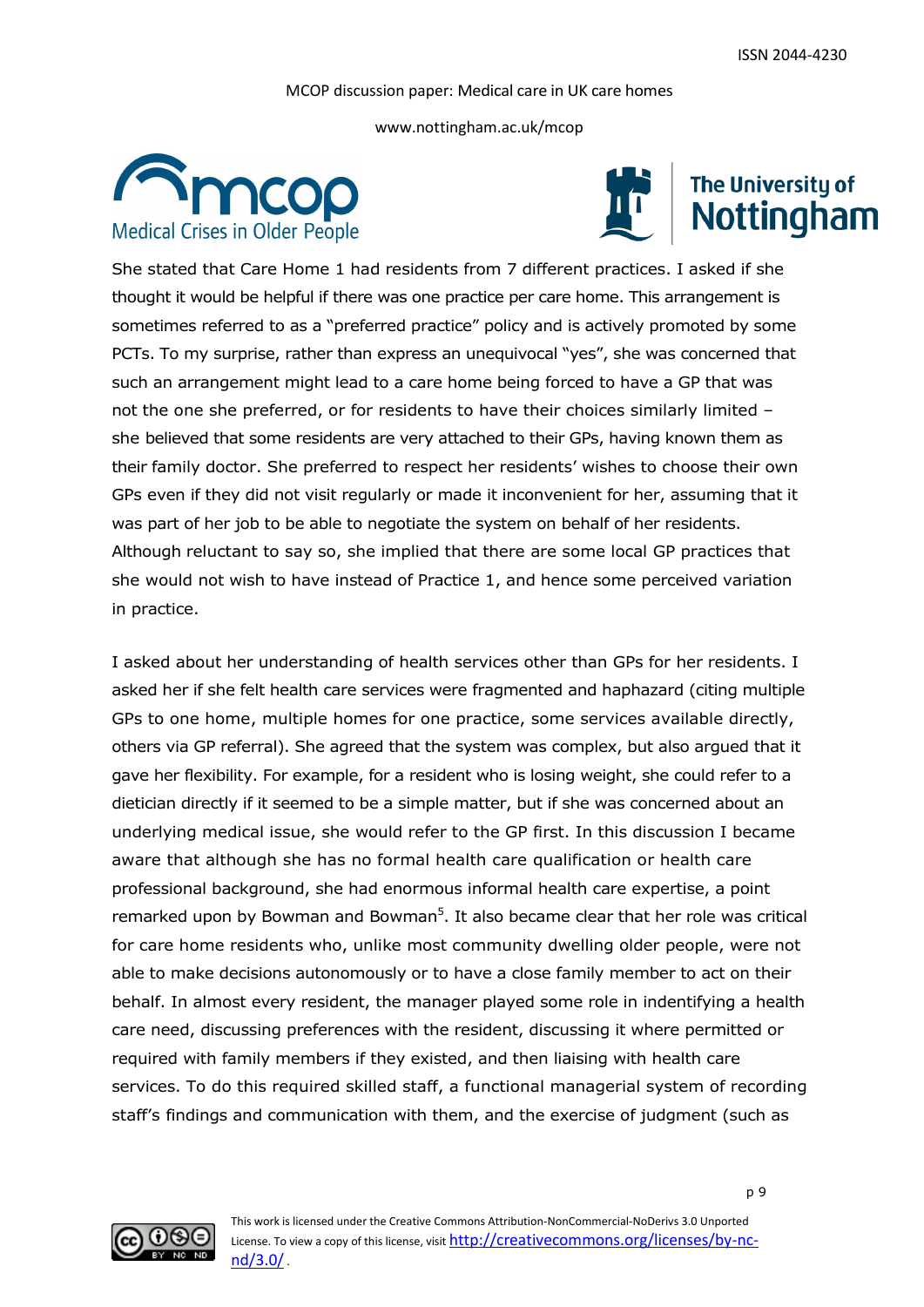www.nottingham.ac.uk/mcop





when a doctor should be called, and how urgently). Far from being restricted to a role of a mere paid caregiver, the manager of a care home does and must act as an advocate for her residents and, in effect, as a decision maker.

The level of input and expertise that can be demonstrated by a care home manager was revealed when I asked about end of life care matters. The manager took a very significant role in this. She was helped by the fact that care processes designed by and used in MHA (Methodist Homes for the Aged) homes facilitated this. In these homes, residents are asked to engage in the "Final Lap" programme<sup>4</sup>. This has been developed by the chaplaincy and spirituality section of MHA. It covers discussion about preferences for end of life care, and includes asking how residents want to live their last few months or years, as well as how they would like their dying processes and deaths to be managed. MHA trains its staff to do this. This process is not dissimilar to the "Gold Standards Framework"<sup>6</sup> in that it requires similar skills such as sensitivity, the assessment of capacity, confidentiality and the steps needed to respect best interests in those lacking capacity. The process is supported by documentation which, to be fully accepted by other health care professionals, would need signing by the GP. The manager implied that few of these documents were actually signed, but even as informal documents they were sufficient for her to take them into account when fulfilling her usual role as an advocate for the resident. Thus, important "clinical" decisions would commonly fall to the manager such as when to recognise that a person is dying, and what sort of support, if any, to request from the GP or other health care professionals. I specifically asked if she felt that in fulfilling this role she was straying outside of the realm of "social" care into "health" care, but she felt that she was properly trained for this role and this was integral to good social care. Indeed, she re-iterated that, since the manager plays such an important role in access to health care, it is essential for managers to undertake these end of life decisions. If she did not, then as the dying processes occur (and most people die in the care home eventually), there would probably be no-one to ensure that residents wishes were respected.

It was apparent from this care home that by and large it was well supported by GPs, and that it had a stable and skilled staff, working within a well organised and managed

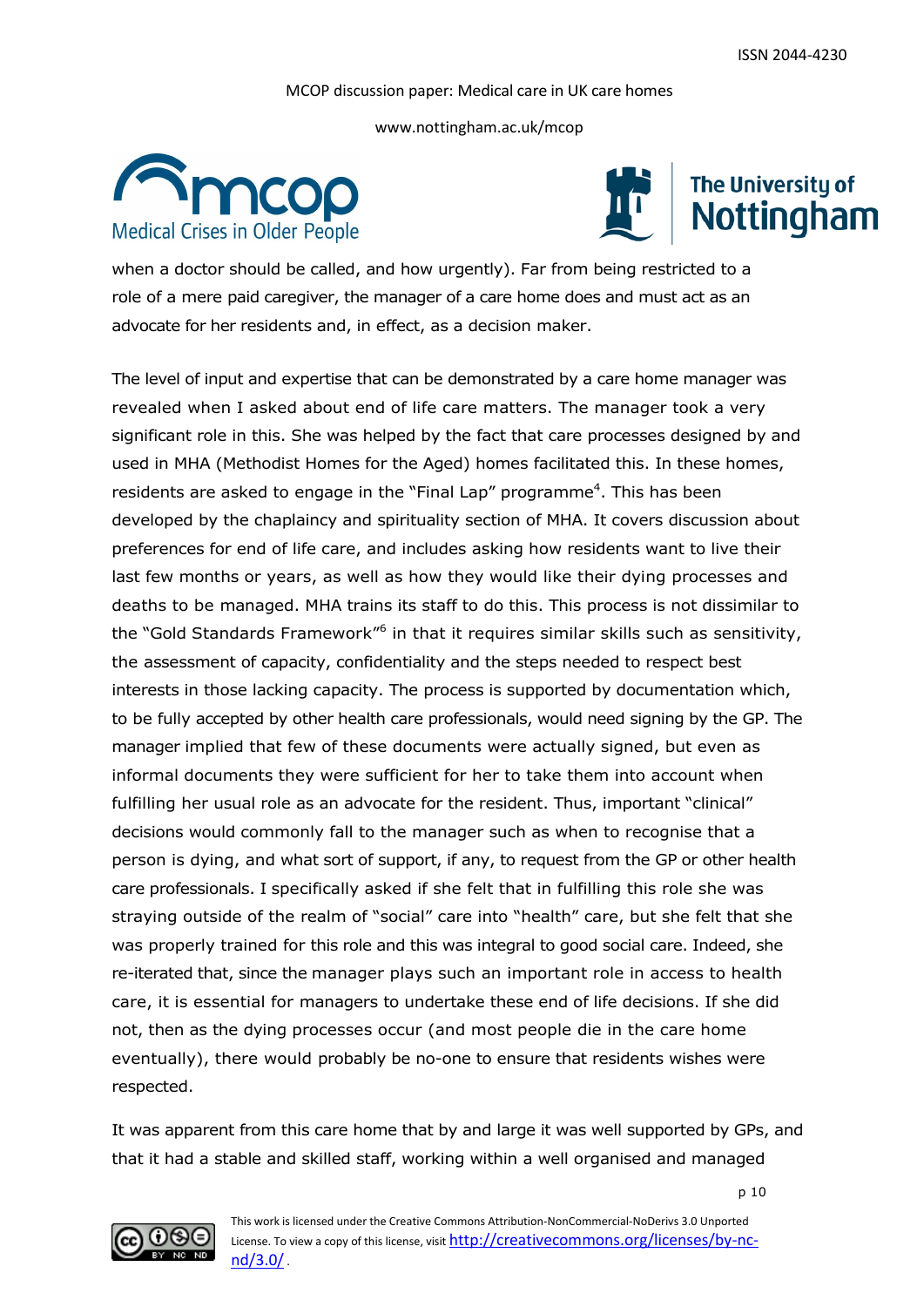www.nottingham.ac.uk/mcop





charitable organisation. When I asked about what key problems the manager felt existed, surprisingly she did not identify any primary or community care deficiencies. Indeed, when I asked about problem, I heard a long list of problems associated with the interface with the acute hospital: "I dread them going into hospital", "What you are told doesn't happen". Two unsafe hospital discharges in the last year were described where, in both cases, the manager and GP sorted out the problems.

#### *Practice 2*

The second practice I visited was a five partner urban teaching practice in Nottingham, with a sizable inner city catchment including areas of high deprivation. Forty three care homes (33 care homes without and 10 care homes with nursing) were identified from the CQC website within a mile of the practice. The partners did not recognise many of these care homes, and this is because this practice was in a much denser part of the city than Practice 1, with many other practices nearby. They recognised three homes locally where they had the majority of the residents. In contrast to Practice 1, they did not make routine visits to these homes. They reported that they had previously tried such arrangements but had felt that not only had it not reduced the number of calls on other days of the week, it had also appeared to encourage the referral of even more and even more minor requests.

As with Practice 1, no care home specific processes or polices were in place, and care home residents had medication reviews as would similar community-dwelling people.

I reviewed 8 records from one nursing home where the practice had links. For historical reasons it had links to the psychiatric services and a large proportion of the residents had psychiatric disorders (other than dementia). The print outs of the records were not so easy to interpret as those from Practice 1, and I later discovered that I was unable to separate current from previously prescribed drugs. Nevertheless, my comments promoted the GP involved to review the patients himself and this resulted in a modest number of drugs being stopped. It is not clear if these drugs might have been stopped at routine medication reviews anyway. As in Practice 1, there were large numbers of consultations many for relatively minor conditions, not

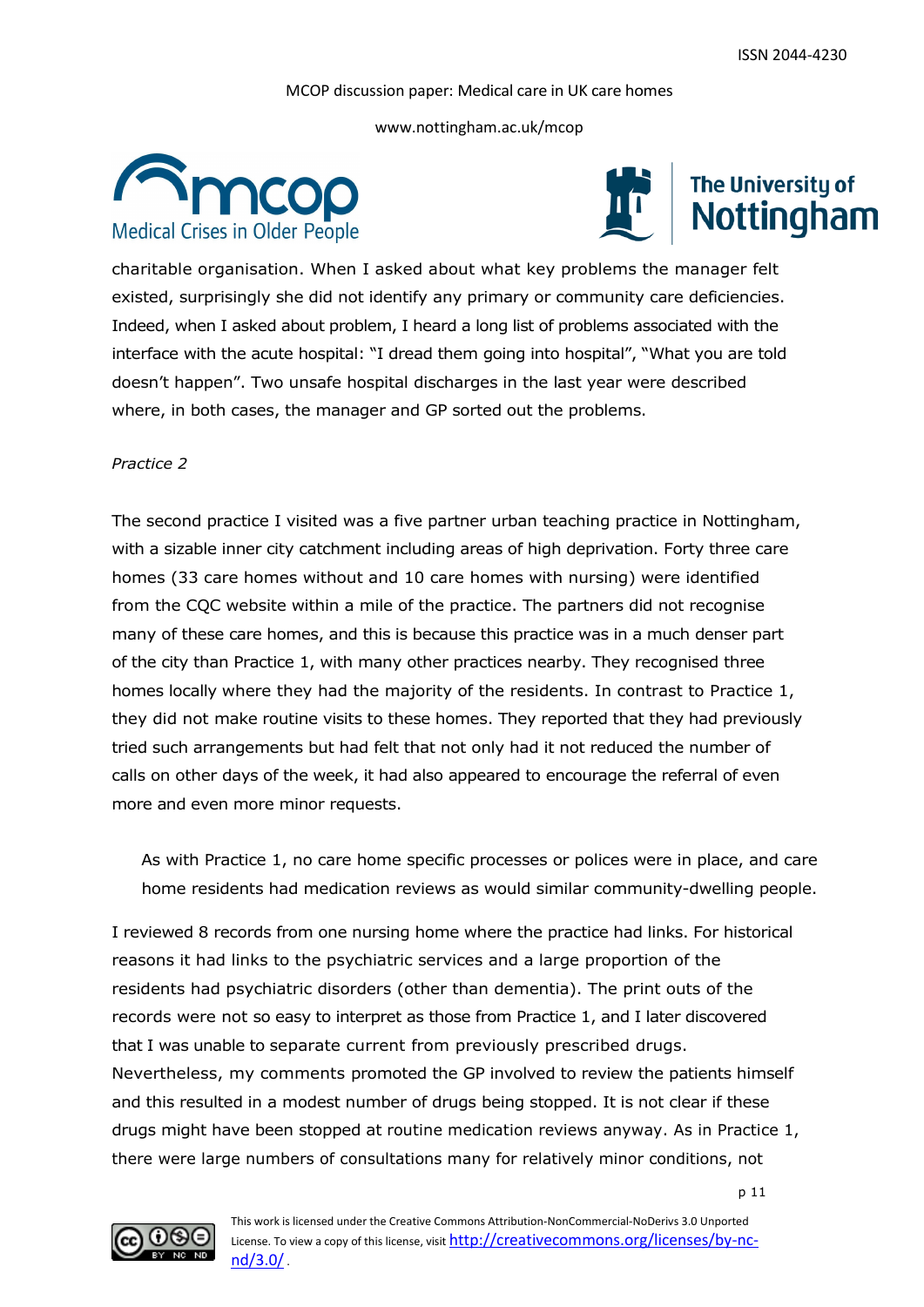www.nottingham.ac.uk/mcop





infrequent admission to hospital, and little reference to end of life care planning. The clinical records were not as explicit as in Practice 1, so it was not so easy to comment on the nature of the medical care. However, in response to my report to the GP, he himself reviewed the patients in the light of my comments and wrote back to me. In the latter letter, he more explicitly gave details of the clinical management which again demonstrated high levels of care over prescribing. In this letter he also raised two more issues:

- End of life care, he agreed, was not done well. He asked for more discussion about how this could be improved
- He again illustrated the ethical issues that complicate practice in this area. He was aware of the NICE guidance<sup>7</sup> that calcium and vitamin D tablets should be offered to ambulant care home residents to reduce the risk of fracture in the event of a fall but the issue of concern was how to obtain consent for such blanket and prophylactic prescribing, including the assessment of capacity, and how to ensure that best interests were being followed in those lacking capacity. The act of prescribing such agents is relatively straightforward, but establishing satisfactory ethical grounds for doing so is likely to be complex and time consuming. What is a practitioner with little time supposed to do?

#### *Practice 3*

The third practice was a four partner rural practice. Only 6 care homes (3 care homes with nursing and 3 without nursing) were within 2 miles of the practice according to the CQC, and the practice only dealt with 2 homes, one of which (Care Home 3) was a nursing home which received regular weekly visits from one of the partners. At the time of my visit, this practice looked after all the residents of Care Home 3.

In fact, my meeting with the practice became a meeting with this partner, to which the trainees in this and other local practices were invited to make it an educational meeting. Few new issues arose from this meeting, although I was able to undertake a straw poll

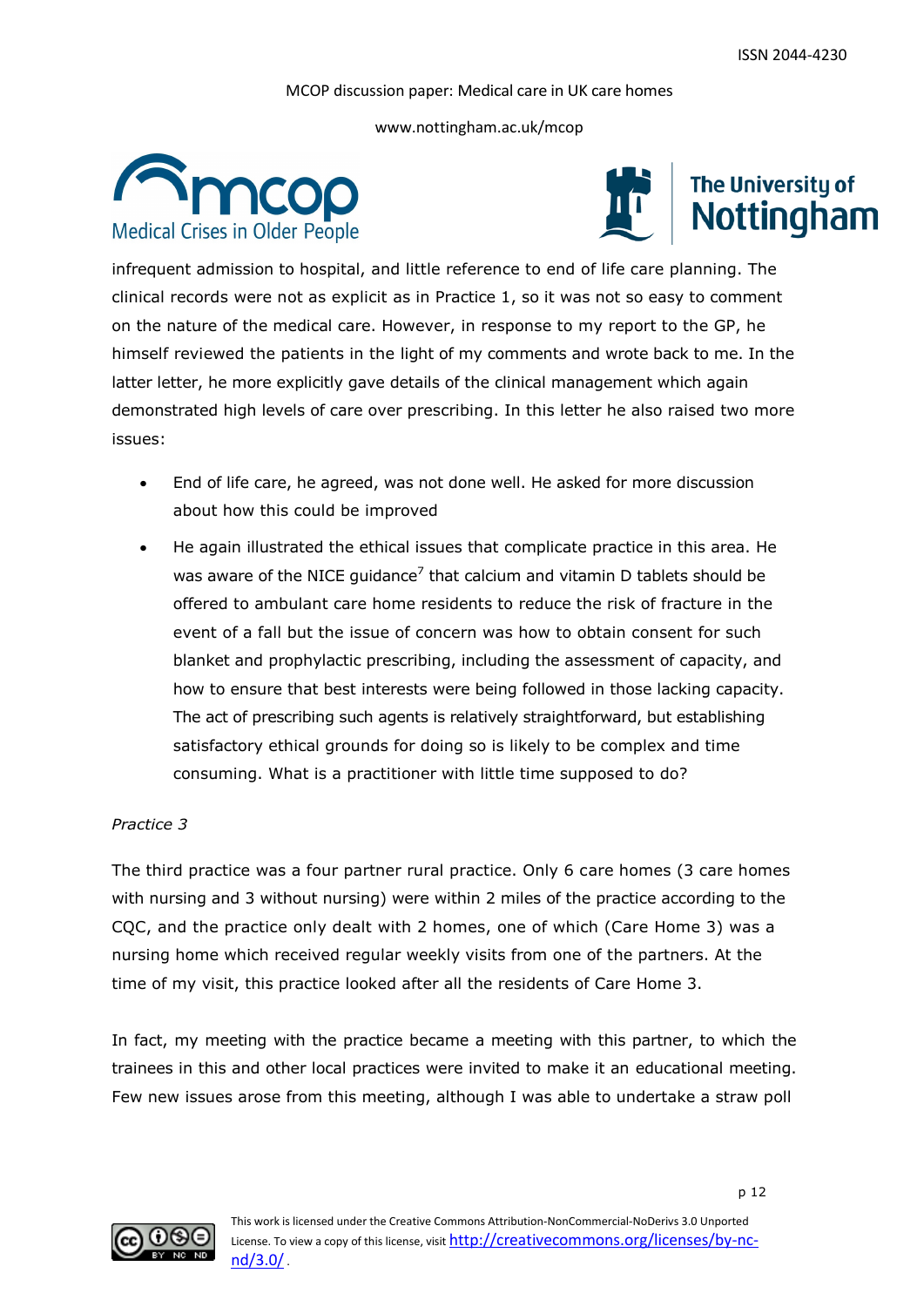www.nottingham.ac.uk/mcop





part of the trainees and could confirm that some of these other practices had a one or more GPs who made regular visits to care homes and half did not (confirming that a "preferred practice policy" is not in place in this area, even though in this instance, due to geographical factors, there was only one practice for the residents of this home). Incidentally, the trainees reported no specific education or training in care home medicine or practice.

In this practice, I was invited to join the GP partner looking after Care Home 3 in her routine, 6 monthly, medication reviews. This was done at the surgery, in front of her computer screen with patient details, and with a community pharmacist present. The GP also had a set of forms prepared in advance by Care Home 3 on each person, listing current drugs, current symptoms (such as dizziness or nausea), current BP, drugs that were refused or not given, the amount of "as required" medication actually given, and so forth. The GP annotated these forms and intended to give them back to Care Home 3 with written advice (such as to stop certain medications and review). The use of these forms was initiated by the Care Home 3. With this information and from her regular visits, it was not seen to be a problem that the patients were not in front of the GP at the time of the review. Indeed, the GP opined that going to a care home without having the records to hand would be difficult: she did not have the facility to see her computerised records at Care Home 3, or any others. The GP had clearly been working to adjust medication over a long period of time in these patients. Examples of areas of activity included reducing antihypertensives, treating mild anaemia and adjusting haematinics, and checking U&Es in those on diuretics. The discussion between the GP and the pharmacist seemed to be helpful: the pharmacist could ask questions requiring the GP to justify the current prescription which stimulated a reflective stance. It was also clear that the care home manager was relatively expert and pro-active: she had generated these medication review forms and was clearly trusted to respond to the hand written comments from the GP.

An issue that arose during these medication reviews was the lack of information available to the GP especially for new patients. An example was a patient who has a diagnosis of multi-infarct dementia from one record and mention of intracerebral haemorrhage on another, yet the patient was prescribed aspirin. It was not clear if the

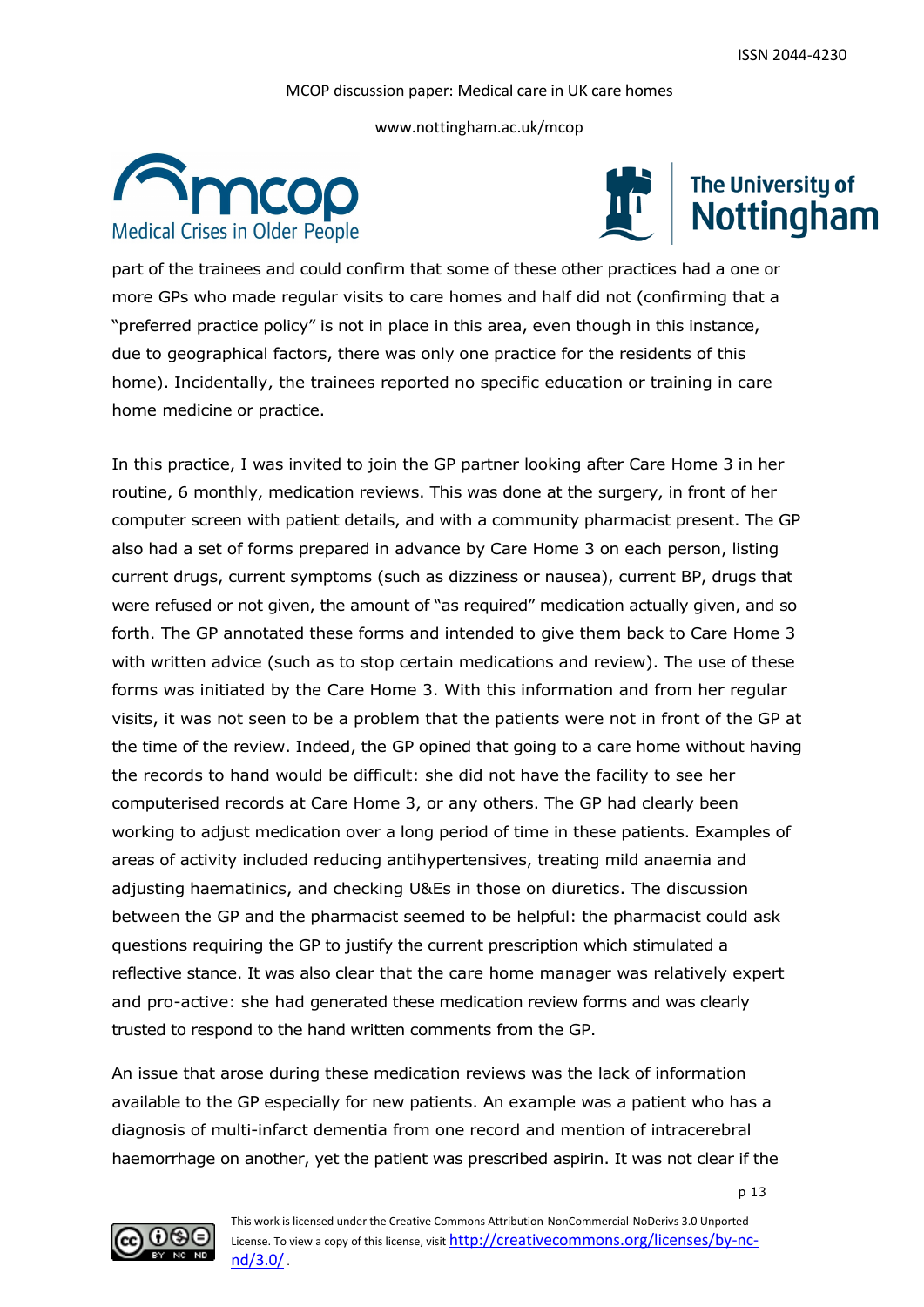www.nottingham.ac.uk/mcop





information given to the GP was correct, or whether the decision to use aspirin had been carefully made or not. This particular home, being a nursing home specialising in dementia, had a relatively high turnover due to death, and the GP recounted several instances where a resident had died before her full medical records had been available.

As with practices 1 and 2, I felt there was no need for me as a consultant geriatrician to review any of the patients. Instead it seemed helpful to look at Care Home 3, so see how minor medical issues were dealt with, how easily that home dealt with this way of working with the GP, and the manager's experience of end of life care planning. I visited Care Home 3 and met the manager. The GP from Practice 3 was also present, as were two other members of the care home's staff.

Care Home 3 was a 27 bedded dementia registered care home with nursing. It manager was an experienced nurse who has run it as her personal business for several years. It was one of the first home locally to have engaged in the Gold Standards Framework  $(GSF)^6$  process for end of life care. This is a highly structured three-stage process that eventually leads to accreditation by the National GSF Centre (a NHS body). The GSF covers planning for the last year of life, palliative care and treatment preferences during the last year of life, and terminal care. There are parallels between the GSF and Care Home 1's "Final Lap" process.

Rather like the experience of end of life management in Practice and Care Home 1, there was uncertainty about the roles of the GP and care home staff in end of life decisions and documentation. It is worth noting an incident cited as a driver towards the process to adopt the GSF in this home. An elderly lady resident with dementia developed a chest infection, and was being reviewed by a GP trainee attending the home on behalf of the GP partner who would normally visit. This trainee elected to admit the patient to hospital even though the matron did not think it was in the patient's best interests. As it happened, the resident survived the hospital admission although she succumbed a few weeks later. The resident did not appear to suffer from what happened, although the care home staff believed that her best interests were not served and that, in effect, her wishes were not respected. This episode exposed the potential problems in this setting

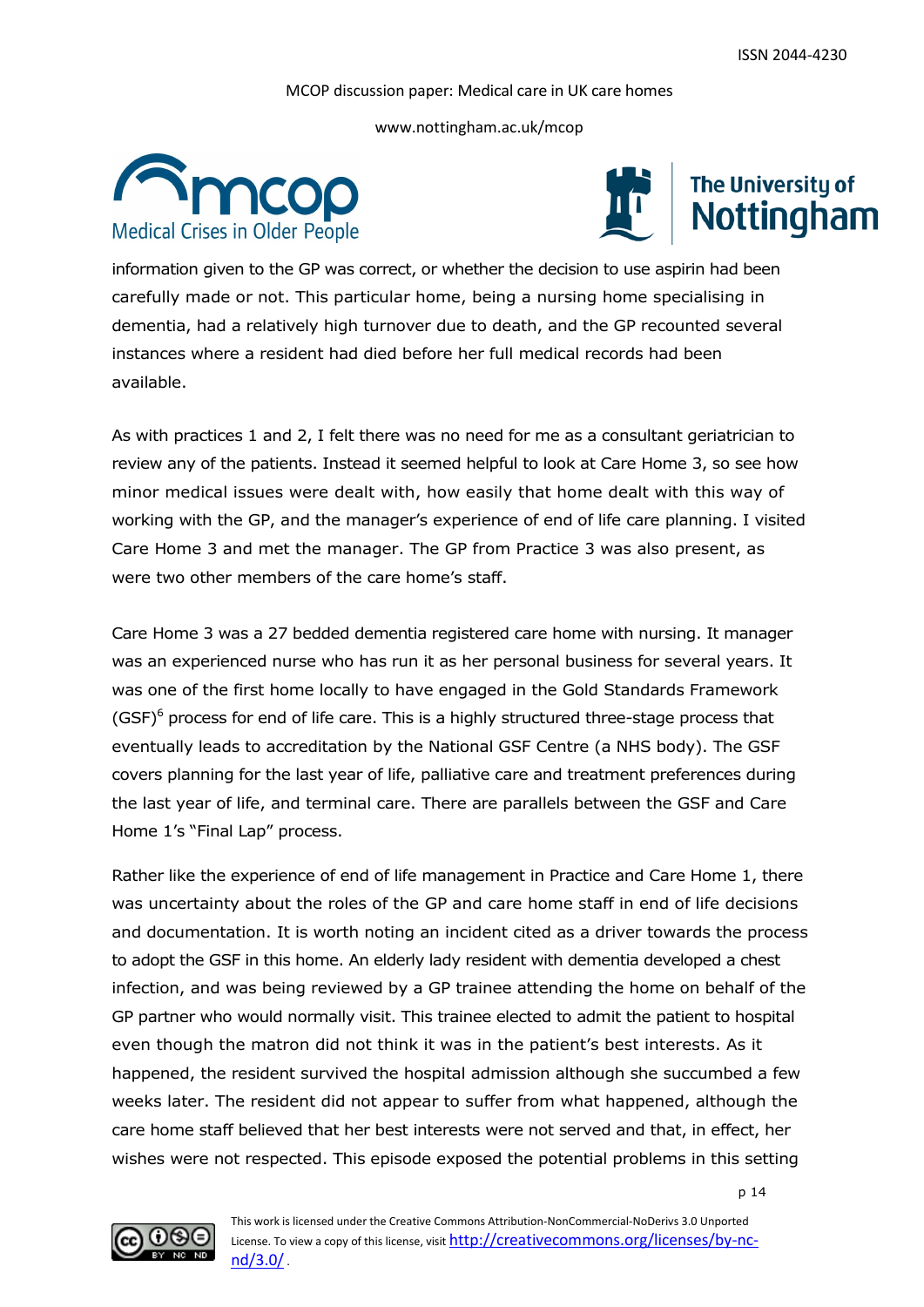www.nottingham.ac.uk/mcop





when dealing with people who lack the capacity to make choices for themselves. The manager of Care Home 3 had developed extensive documentation to help support the GSF process. This detailed Do Not Resuscitate decisions, the presence of a Lasting Power of Attorney or living will, requests for organ or tissue donation, discussions with the patient, capacity assessments, if best interests processes or Independent Mental Capacity Advocates (roles specified in the Mental Capacity Act 2005 for England and Wales) were used, a record of communication to all necessary parties, and dates of review. For this information to be translated into a form that was afforded practical authority with local services, several documents were needed to be submitted to various agencies such as the offices of the telephone service often used for first line advice in the event of a medical emergency out of ordinary working hours (NHS Direct), the ambulance service, and so on. Without these documents, the information gathered as part of the GSF process might not be respected by the emergency services: it has been

made clear that paramedics are expected to perform cardio-pulmonary resuscitation on a patient who appears to have had a cardiac arrest unless a specific recognised form was available. These forms have to be signed by a "responsible clinician" (not necessarily a doctor).

Considerable discussion was had about the practical issues of establishing best interests. Just as in Care Home 1, it was clear that only the staff of the care home were realistically in a position to establish best interests in a valid and humane way. Only they were able to judge the right moment or hear and interpret the relevant expressions of desires and values that might be uttered late in the evening, unprompted or in response to some event or occurrence. Only they, realistically, had the time to do this, as it is almost unheard of for people to enter homes with explicit plans already drawn up by themselves or their families. Furthermore, since the care home staff are the ones who provide the moment-by-moment care and hence are uniquely aware of the well being of the residents, they are fully aware of the consequences of the decisions that are being made in end of life care plans, and so these are not likely to be made lightly or to be uninformed. Finally, it is care home staff who have to decide to trigger or execute such plans. As was evident in Care Home 1, in

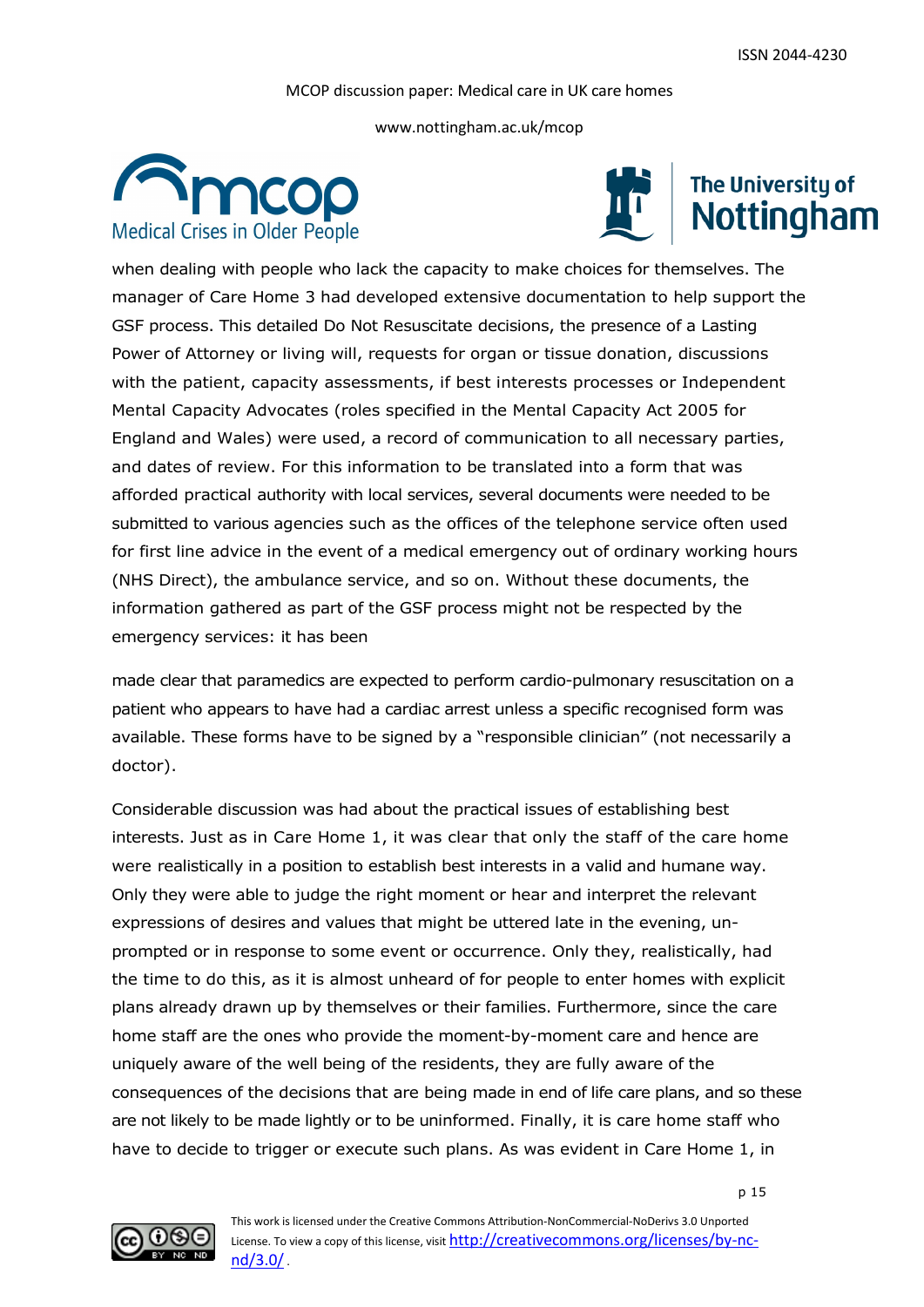www.nottingham.ac.uk/mcop





practice it is within the gift of the care home staff to implement best interests decisions in many cases without any explicit approval or signature from a GP. Consider for example an elderly patient, for whom simple palliative measures only were recorded in her end of life preferences. Should she decline one evening, the care home staff would have the option of calling a GP, NHS Direct or other out of hours provider and risk her being whisked away or receiving an aggressive treatment. But they would also have the option of tending for her themselves, and perhaps informing the GP in the morning that the patient had passed away in the night.

In the case of the manager of Care Home 3, who seemed to me to exercise the highest degree of theoretical and practical understanding of the issues in end of life care, she felt that it was best for her to establish end of life preferences in the ways referred to above, but that professionally she should discuss these with the clinically responsible person (the GP) and that a GP signature on the forms would then provide her with the authority and backing to act in accordance with them. This seems reasonable as a safeguard or governance check, on someone operating at the limits of their professional competence. A problem may arise if the GP fails to support this course of action.

By the end of our meeting, admittedly between highly trained and motivated care home team and a similarly motivated GP, a working arrangement became clear that the GP was prepared to sign documents largely prepared by the care home staff, on the basis of trust that they are completed using best practice. The GP could be assured of that only because of her close working relationship with the home and its experience. It was, however, also felt that it should be possible to provide guidance to ensure that summary forms, such as those being submitted to the ambulance service, include not only the key management preferences, but also brief details of their justification. For example, not only should a form specify "do not attempt resuscitation" but it should also specify the principal health conditions and the processes used to arrive at the decision: "Patient has vascular dementia. Process deemed medically futile, patient does not have capacity but has expressed opinion against CPR and these views are shared by her husband".

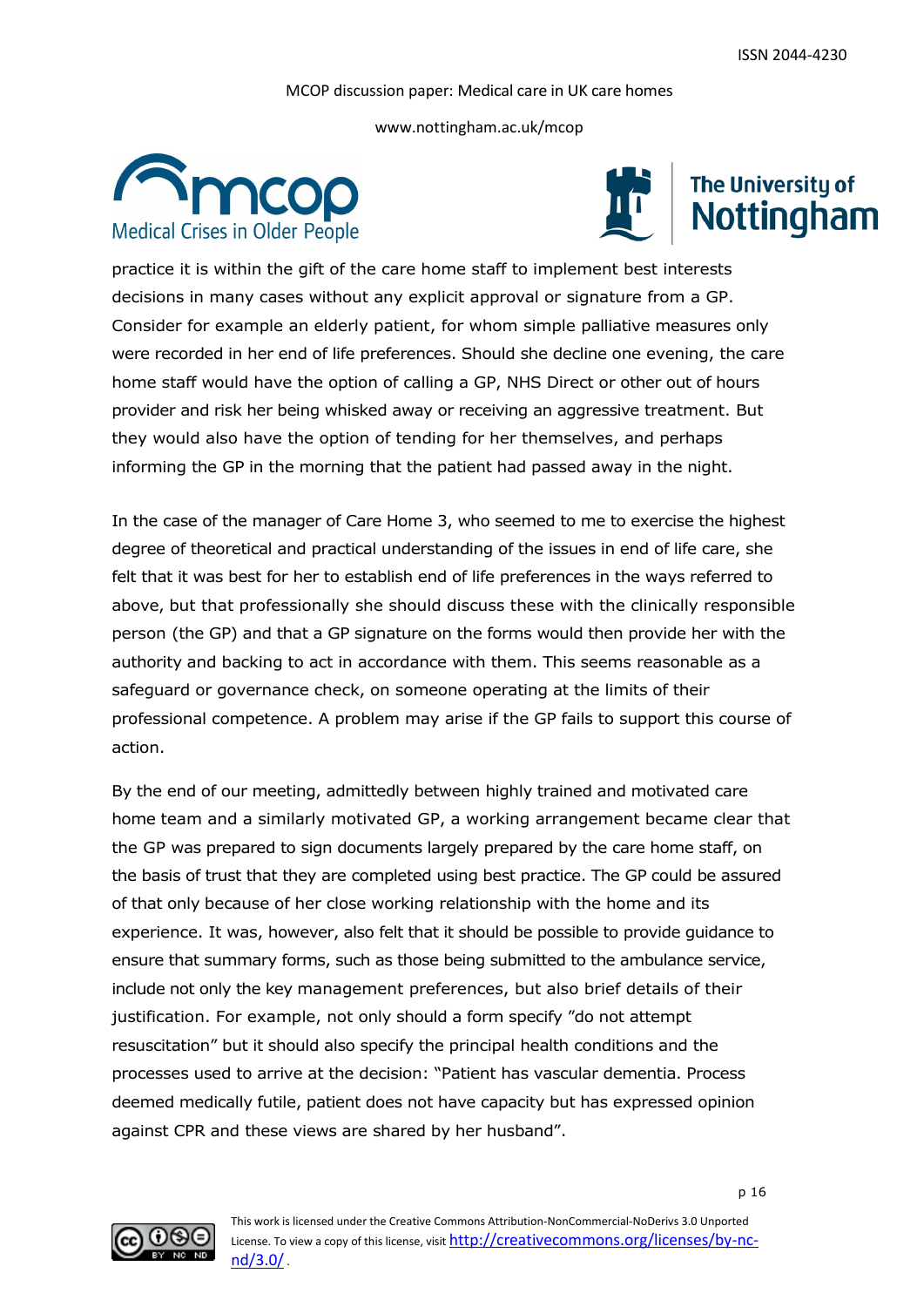www.nottingham.ac.uk/mcop





### **Discussion and comments**

*Fragmented and haphazard: is there a care home sector?*

The care home sector is increasingly being recognised by the NHS as a health sector, but this was not always so. When the expansion in care home numbers occurred in the 1980s, and while long term psychiatric hospitals were closing, there was a strong ethos against institutionalisation. Care homes were to be homes, not hospitals. Earlier, local authority funded old people homes ("Part 3 homes", named after the section of the 1948 National Assistance Act that mandated their provision) were viewed similarly. I have heard it said that nurses were discouraged or deemed ineligible to manage them - for fear that they might medicalise them. As the residents of care homes were simply community dwelling people, not patients, they were registered with their local GPs. No specific services were developed for them. Probably, the simple reason is that no-one thought to do so. As result, many GP practices, especially those in urban areas have patients in several local care homes, and those homes will have residents registered with several GP practices<sup>8</sup>. This is why medical cover for care homes is fragmented, as was illustrated in two of these three practices. These two practices may be unusually diligent ones, but even these were only able to attempt to be a bit less fragmented and more systematic for some of their patients who resided in care homes.

In the experiences reported upon here, ethical and legal issues are a major defining characteristic of what makes practice so challenging in care homes. What makes the provision of health care difficult in these residents is that many of them lack the capacity to look after their own health care. People who are new to the care home sector appear to be unaware of the high prevalence of mental impairment in this population and how much it interferes with ordinary medical practice where consent is typically assumed and capacity is not in doubt. Cognitively impaired residents may not notice the changes in their health, they may not understand them, they may not articulate them, they may not be able to communicate them, and they may not be able to make decisions about treatment choices. In such cases decisions will need to be

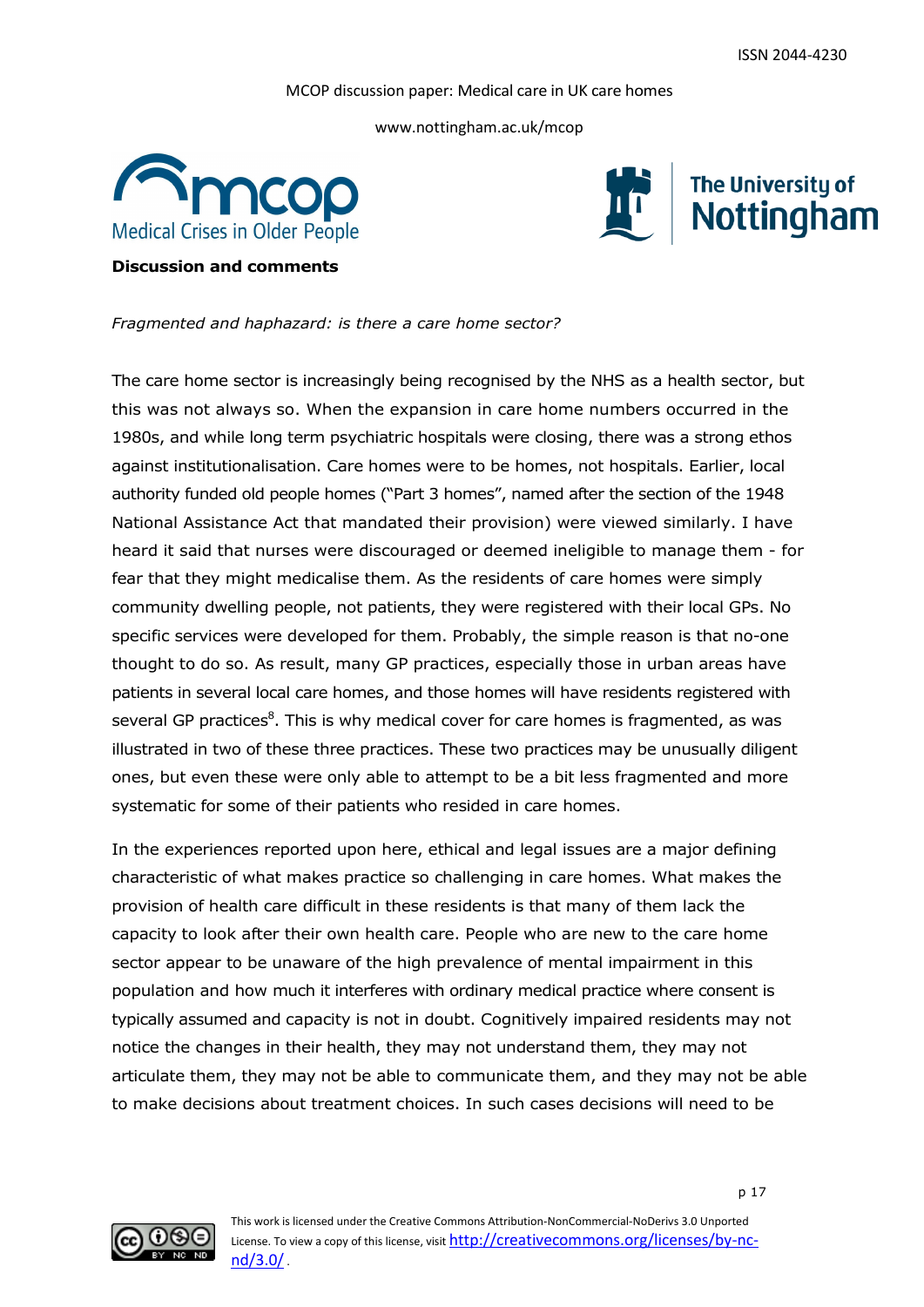www.nottingham.ac.uk/mcop





made in their best interests. This is a process that is now well defined legally and requires consultation. This is time consuming. It is fraught with problems, such as those that arise from the conflicts of interests of the people who might be consulted.

The other obvious feature about residents of care homes is that not only are they often unable to make decisions about their health, they are also too disabled to use health services in the way that ordinary fit older people might do. Because of both mental and physical problems, they are unlikely to be able to perform much self management of their health conditions and they are unlikely to be able to access health care on their own. They are unlikely to be able to telephone their GP directly, visit the practice for an appointment (unless a relative or member of care home staff can take them). These two reasons are major factors why residents of care homes are not simple community dwelling people, and why arrangements tailored to their needs likely to be required.

#### *GP cover for care homes*

This work largely examined the role of GPs in health care in care homes. Even in this small sample there was evidence of a range of practice. Some GPs visited care homes regularly, others did not. Even the GPs that did visit their patients who were resident in care homes regularly did not visit all their patients in care home, but only those where it was convenient or efficient to do so. In the second paper in this series describing a consultation event, a wider range of GP responses are referenced, and the variable provision and access to a wide range of other health services available to care homes are discussed.

GP cover to care homes can range from personal contact with residents, to telephone contact with care home managers or others, or a remote review of their records. It can be reactive, or proactive. In this report, the main model observed was one with regular (weekly) visiting of a GP and discussion with a care home manager and targeted consultations with individual residents, with ad hoc visits and telephone calls as well. Where a close 1:1 relationship existed between a GP and the care home manager, I observed evidence of high quality care. These same practices had patients in care homes that they did not visit regularly, and the care homes had residents who were not visited as

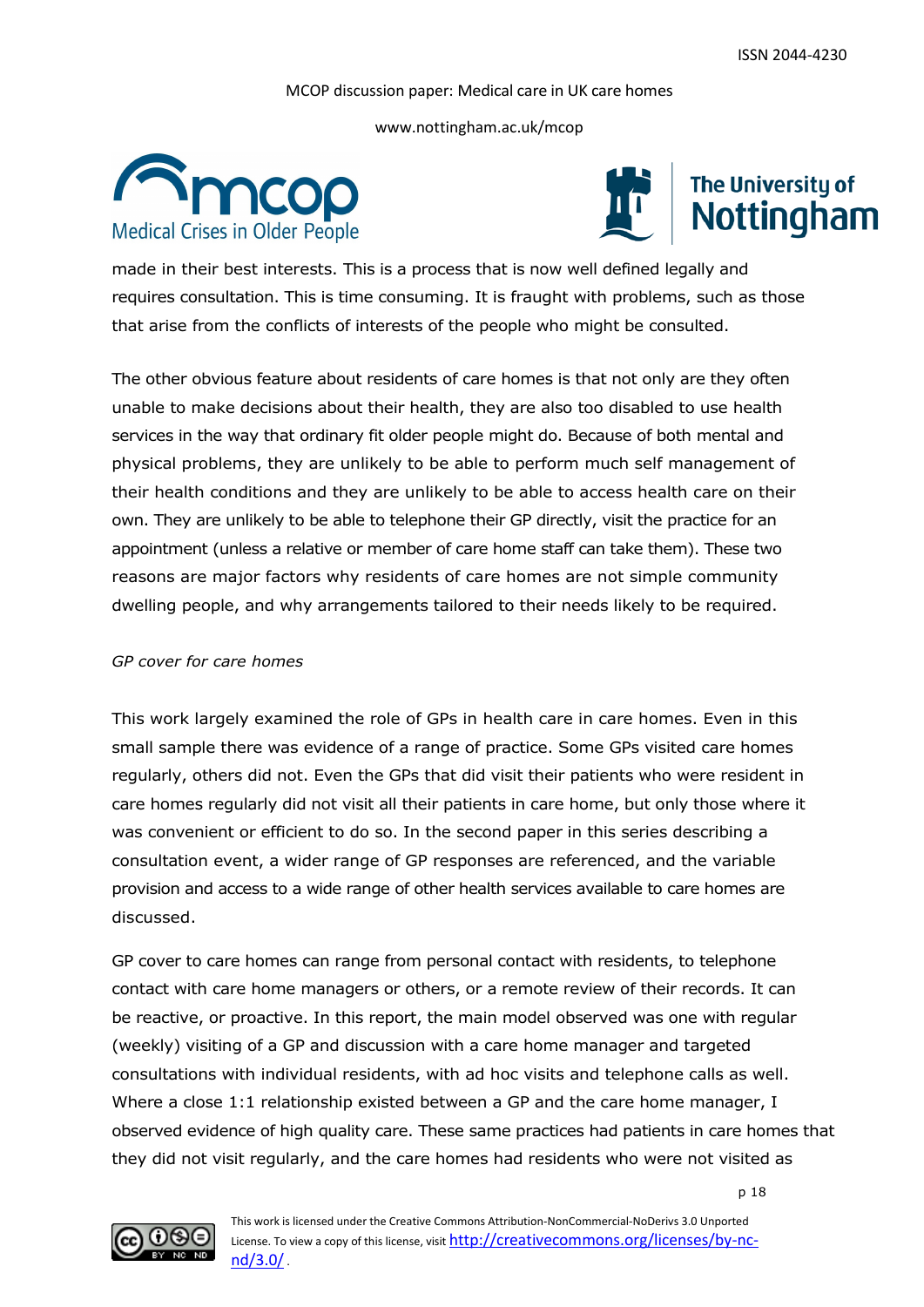www.nottingham.ac.uk/mcop





frequently as was observed here. It seems likely that the quality of care for people in care homes depends upon the presence of a close working relationship between a GP and a care home manager, such as in a preferred practice model. Sometimes I have heard the view expressed that the quality of health care for people in care homes depends upon whether there is a "good GP" involved. My experience is that perhaps a more relevant factor is the quality of the relationship between the GP and the care home and the degree to which one GP relates to a large proportion of a care home's residents. It follows that interventions to improve matters might not be to improve errant or bad GPs, but to facilitate such 1:1 relationships.

In the services I also observed for this report, the GPs were important in the oversight of the prescription of medications and in management of many of the long term conditions for which they were prescribed. The GPs also provided valued support to a rather vulnerable sector, but often for issues without a major pharmacological or medical solution (such as poor eating or behaviour problems). This finding suggests that changes to the health care arrangements to care homes that withdraws or reduces the role of the GP (for example by replacing them with a host of staff from the professions allied to medicine) could be detrimental unless they were similarly skilled and empowered.

A simple deduction from this report is that things might be better if GPs were better aligned to care homes (one practice per care home) so that the overall good practice I observed here could be expected routinely. At present the reasons not to do this include:

- respecting patient choice (it is not clear however how many patients would choose to be under the care of a new doctor that visited regularly or to stay under their previous GP even if he or she does not)
- geographical issues (unless well–planned, Practices in areas with high numbers of care homes might find residents transferred to them in high numbers but without a flow of resources to match)
- resources (given that these good practices could not find the resources to provide the

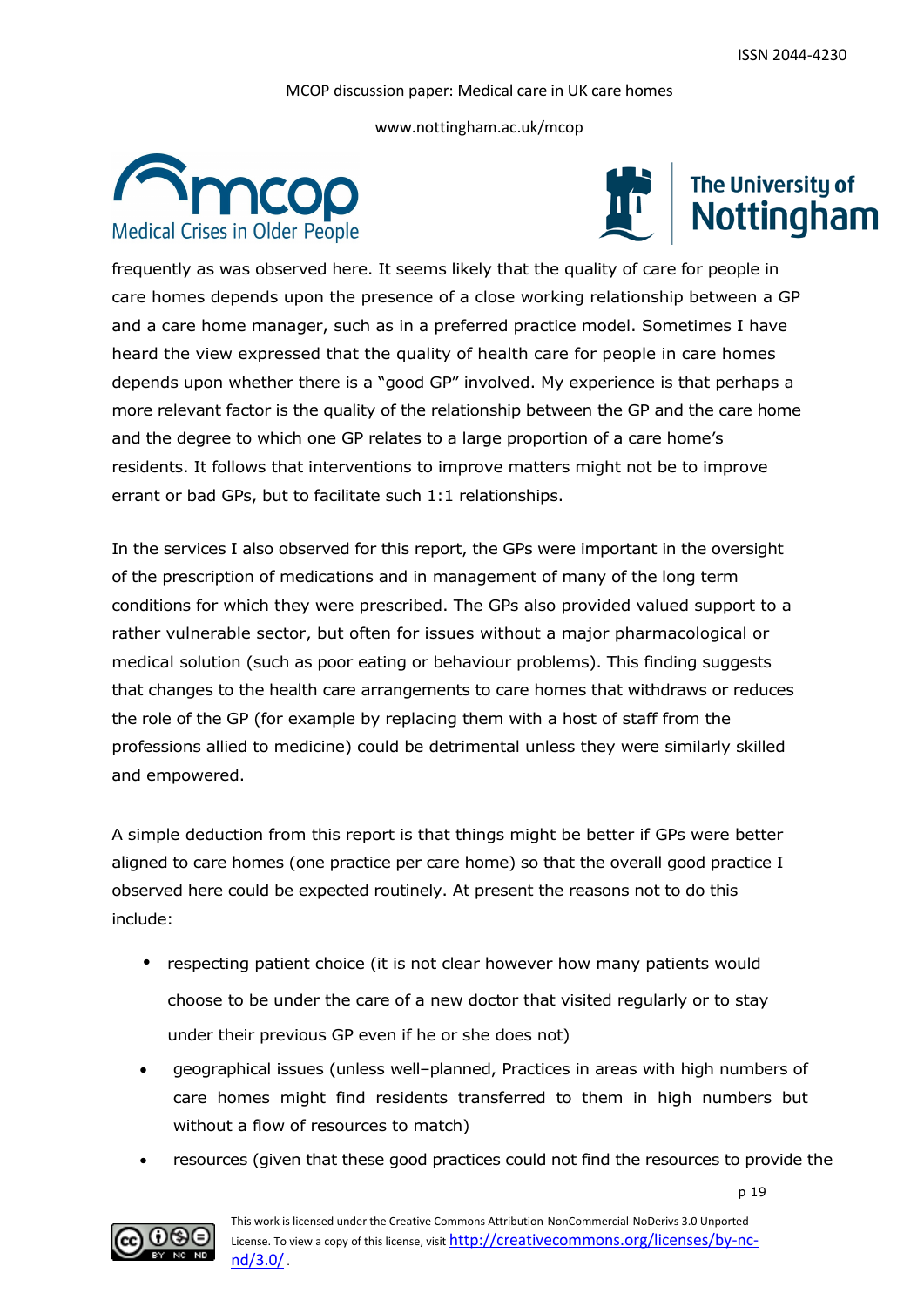www.nottingham.ac.uk/mcop





same level of care for all their care home residents within existing contracts, it follows that additional resources will be required to raise the level of service)

 leadership (to realign GPs cover and patients is likely to require a top down approach).

These reasons are not insurmountable. One possible financial lever to do so is to introduce an "Enhanced Service" contract such as that used in the NHS in Wales<sup>9</sup>. One limitation of such an approach is that it is optional and hence likely to be unevenly taken up, and another is that it is not easy to be certain that the terms of such contracts are adhered to. Furthermore, I observed evidence of high quality care without such arrangement being in place, so they are not a necessary condition.

It must be acknowledged that, although the preferred practice model can increase the likelihood of a good relationship developing between a GP and a care home manager (and hence facilitate high quality care), I cannot argue that it unfailingly would so do so, as perhaps not all GPs will be as skilled, motivated, or organised as the few I observed.

#### *Role of the care home manager*

Good GP care would appear not to be solely in the gift of the GP. The quality of care a GP can administer is highly dependent upon the quality of staff in the care home itself. For example, the GP from Practice 3 could not have performed her medication reviews so easily without the forms created by care home 3, nor could she reasonably be prepared to sign Do Not Attempt Resuscitation and other end of life documents without great trust in the professionalism of the staff in Care Home 3. In Care Home 1, the manager clearly had to make careful choices about if, how and when to contact a GP. Although not observed in the work recorded here, though noted in other parts of the Medical Crises in Older People care home workstream, I am aware of local care homes where the managerial arrangements are not like this – for example one home where there have been several managers in as many months. One can only speculate what the quality of medical care might be in such a home, particularly if no single GP had any significant engagement. Herein lays a significant problem for health services to exert a direct influence. Whereas a PCT could negotiate and implement a preferred

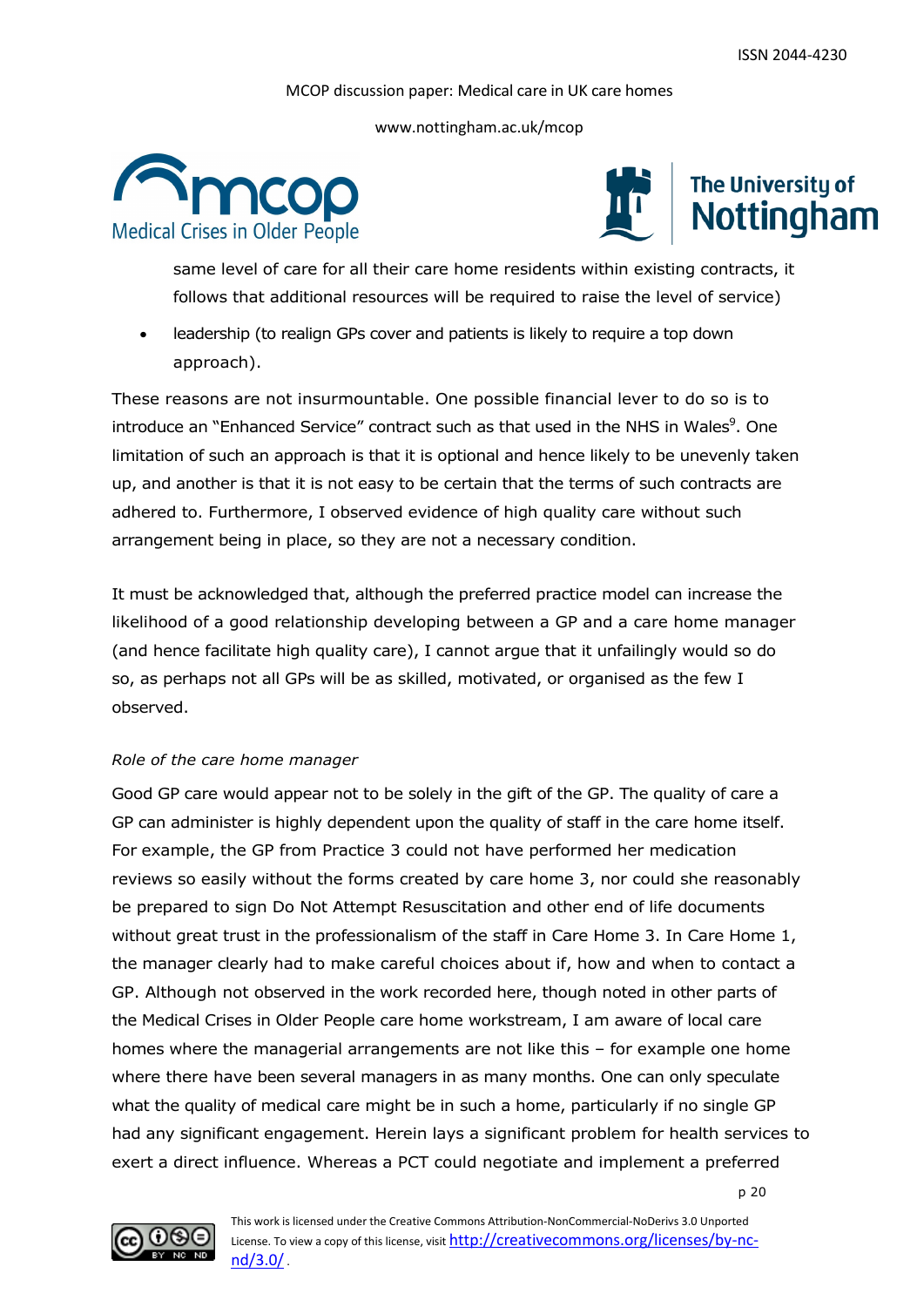www.nottingham.ac.uk/mcop





practice arrangement and enhanced services with GPs, it cannot insist on the working practice or clinical expertise of the care home staff, since these are, by and large, in the private sector and so the PCT has no direct jurisdiction over them.

Good primary medical care is only one set of health care skills that are needed. Others include tissue viability, occupational therapy and physiotherapy. Arrangements for the provision of these services are explored further in the second discussion paper in this series.

#### **Acknowledgements**

This paper presents independent research commissioned by the National Institute for Health Research (NIHR) under its Programme Grants for Applied Research funding scheme (RP-PG-0407-10147). The views expressed in this paper are those of the authors and not necessarily those of the NHS, the NIHR or the Department of Health.

#### **References**

- 1 Black D and Bowman C. Community institutional care for frail elderly people Time to structure professional responsibility. BMJ 1997;315:441-442 (23 August).
- 2 Care Quality Commission http://www.cqc.org.uk/ (last accessed 12-May-2010)
- 3 Mental Capacity Act 2005. <http://www.opsi.gov.uk/acts/acts2005/ukpga20050009en1> (last accessed 12- May-2010)
- 4 Methodist Homes for the Aged <http://www.mha.org.uk/HomePage.aspx> (last accessed 12-May-2010)
- 5 Bowman C and Bowman E. in *Managing older people in primary care. A practical guide.* Eds Gosney M, Harris T. Oxford University Press 2009 pp344-343.